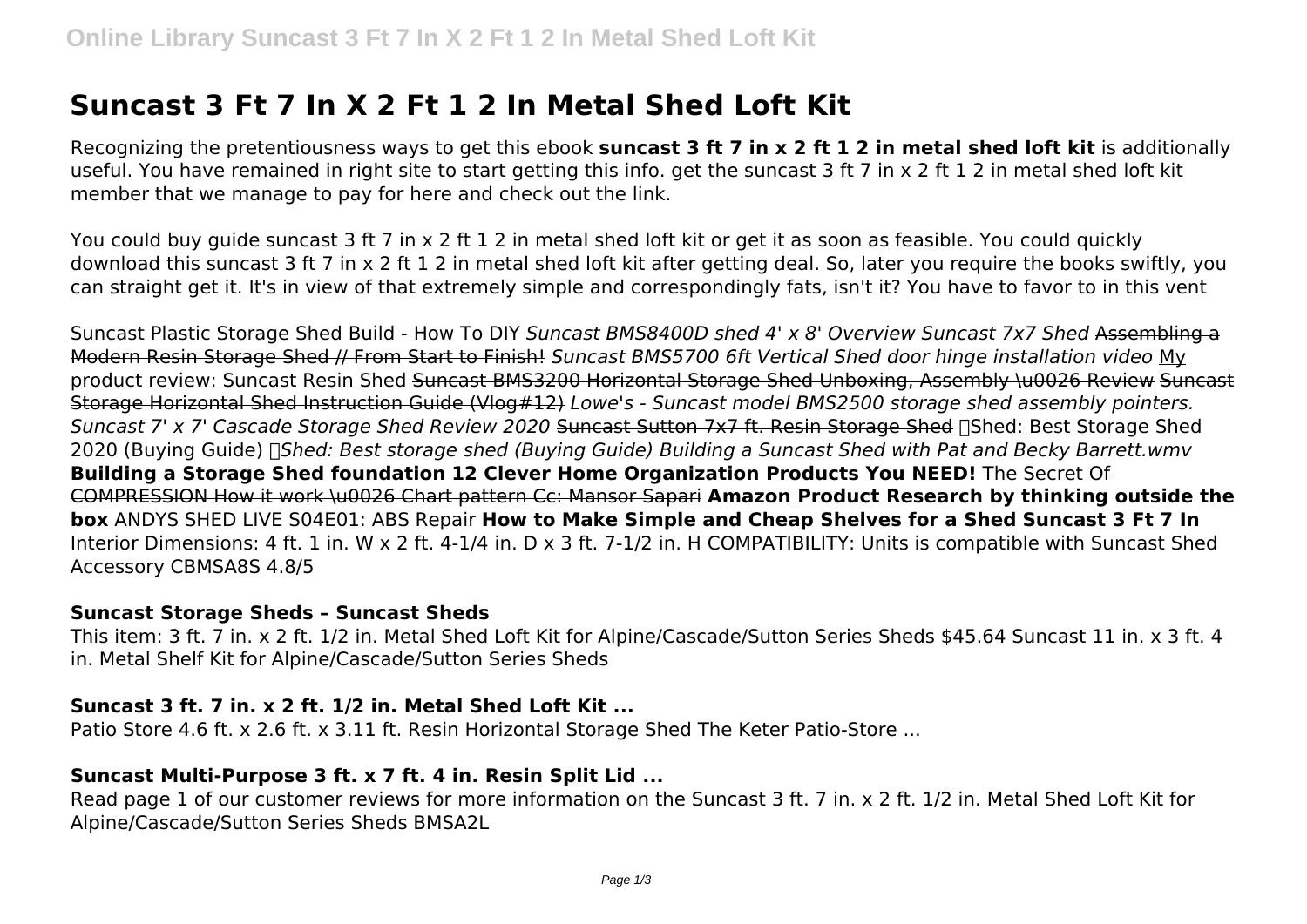#### **Reviews for Suncast 3 ft. 7 in. x 2 ft. 1/2 in. Metal Shed ...**

The Suncast Multi-Purpose 3 ft. x 7 ft. 4 in. Resin Split Lid Storage Shed boasts a generous 36 cu. ft. capacity that is spacious enough to store cleaning accessories, toys, towels, planters and various outdoor living gear.

#### **Amazon.com : Suncast Multipurpose All-Weather Resin ...**

Interior Dimensions: 4 ft. 1 in. W x 2 ft. 4-1/4 in. D x 3 ft. 7-1/2 in. H COMPATIBILITY: Units is compatible with Suncast Shed Accessory CBMSA8S 4.8/5

## **Suncast Storage Cabinets – Buy Guide And Review**

With 31 cu. ft. of storage space, this is the largest option in the Suncast® Garage Storage Solutions line. Equipped with 3 adjustable metal-reinforced shelves, each capable of holding up to 75 lbs., this cabinet has ample space for...

## **Suncast | Wayfair**

Suncast Sheds . Get your lawnmower, garden tools, bikes and other outdoor items out of the elements with a storage shed designed by Suncast. Choose from Suncast sheds made from galvanized steel or durable, double-wall resin with venting windows and a reinforced floor for extra protection against the outdoors.

## **Suncast Sheds, Deck Boxes & Storage Cabinet at Ace Hardware**

This handy Horizontal Storage Shed from Suncast® can handle any and all of your outdoor organizational needs. Ideal for stowing garbage cans, lawn and garden products, snow blowers, bicycles, and more, this stylish storage solution is essential in every season. Additional features include durable, multi-wall resin construction for year-round strength and stability, a reinforced floor for ...

## **Horizontal Storage Shed - Suncast® Corporation**

BMCC1800 Suncast ELEMENTS Club Chair with Storage - Java Out of stock BMS7702 327 cu. ft. Vista® 7x7 Storage Shed

## **Home page - Suncast® Corporation**

Join the Suncast Family. Sign up to receive the latest news and giveaway opportunities from Suncast.

## **Sheds - Outdoor Storage - Suncast® Corporation**

Suncast 1 ft. 2 in. x 3 ft. 4 in. Metal Wall Bracket Storage Basket Kit for ...

## **Suncast Cascade 7 ft. 3 in. x 7 ft. 4.5 in. Resin Storage ...**

Buy RZ Mask, Get 3-Pk Filters Free. Valid Online Only. Buy a gualifying RZ Mask (SKU 2807063, 2807089, 2807105,